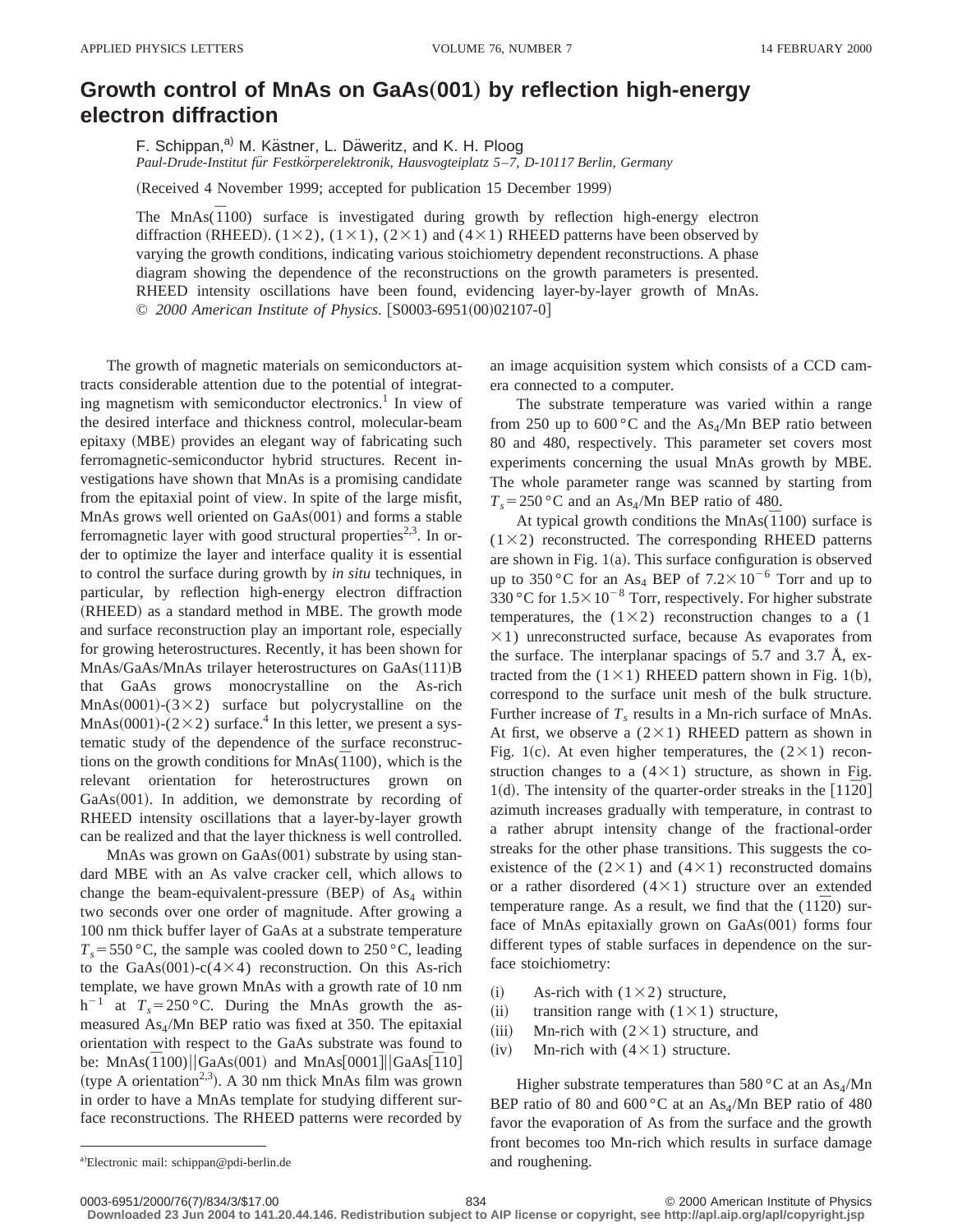



FIG. 1. Characteristic RHEED patterns of MnAs( $\overline{1100}$ ) along the [1120] azimuth (left panels) and [0001] azimuth (right panels) recorded during growth at different substrate temperatures and  $As<sub>4</sub> BEP$  values. MnAs growth rate:  $10 \text{ nm h}^{-1}$ .

Figure 2 shows the surface phase diagram resulting from our systematic RHEED investigations. It has been constructed from 600 RHEED patterns of the MnAs $(\overline{1}100)$  surface, obtained by scanning the temperature at a constant  $As<sub>4</sub>/Mn$  BEP ratio and by scanning the As<sub>4</sub>/Mn BEP ratio at constant temperature. It is important to note that within the accuracy of the measuring procedure, no hysteresis effects have been observed, i.e., a change of reconstruction was accomplished within a few seconds.







FIG. 3. RHEED intensity oscillations of the specular spot measured in the MnAs[ $11\overline{2}0$ ] azimuth as a function of growth rate  $R_{MnAs}$ . The surface was grown at a substrate temperature of 265 °C after a short annealing at 300 °C. The Mn flux was applied at  $t=0$ .

Additionally, we have been able to record RHEEDintensity oscillations during MnAs growth. The time dependence of the intensities for different growth rates is shown in Fig. 3. The recording was performed by measuring the intensity of the specular spot in the MnAs $[11\overline{2}0]$  azimuth. Prior to the oscillation measurement the surface was annealed for 2 min at 300 °C. This remarkably improves the surface quality as reported in earlier work.<sup>5</sup> It should be noted that for lower growth rates  $R_{\text{MnAs}} \leq 0.54$  ML (monolayers)s<sup>-1</sup> the intensity did not increase after closing the Mn shutter, while for  $R_{MnAs} = 0.65$  ML s<sup>-1</sup>, a sudden increase is observed. This indicates that at lower growth rates the surface is closer to the thermal equilibrium. Higher rates result in a kinetically determined growth mode with an improving surface (ordering and smoothing) after the growth has been stopped. Altogether, these results evidence that MnAs can be grown in the layer-by-layer mode which is the desired mode for preparing smooth epitaxial films and interfaces.

In conclusion, we have presented a systematic study of surface reconstructions of MBE-grown MnAs on  $GaAs(001)$ , summarized in a surface phase diagram. The existence of various stoichiometry dependent reconstructions during growth of the MnAs film on the very dissimilar GaAs substrate, concerning structure and properties, indicate the growth of a well-ordered material. This is confirmed by observing RHEED intensity oscillations. The weak dependence of the reconstructions on the  $As<sub>4</sub>/Mn$  BEP ratio allows a stable MnAs growth within a wide parameter range.

The authors gratefully acknowledge the technical supmolecular beams. MnAs growth rate: 10 nm  $h^{-1}$ .<br>Downloaded 23 Jun 2004 to 141.20.44.146. Redistribution subject to AIP license or copyright, see http://apl.aip.org/apl/copyright.jsp